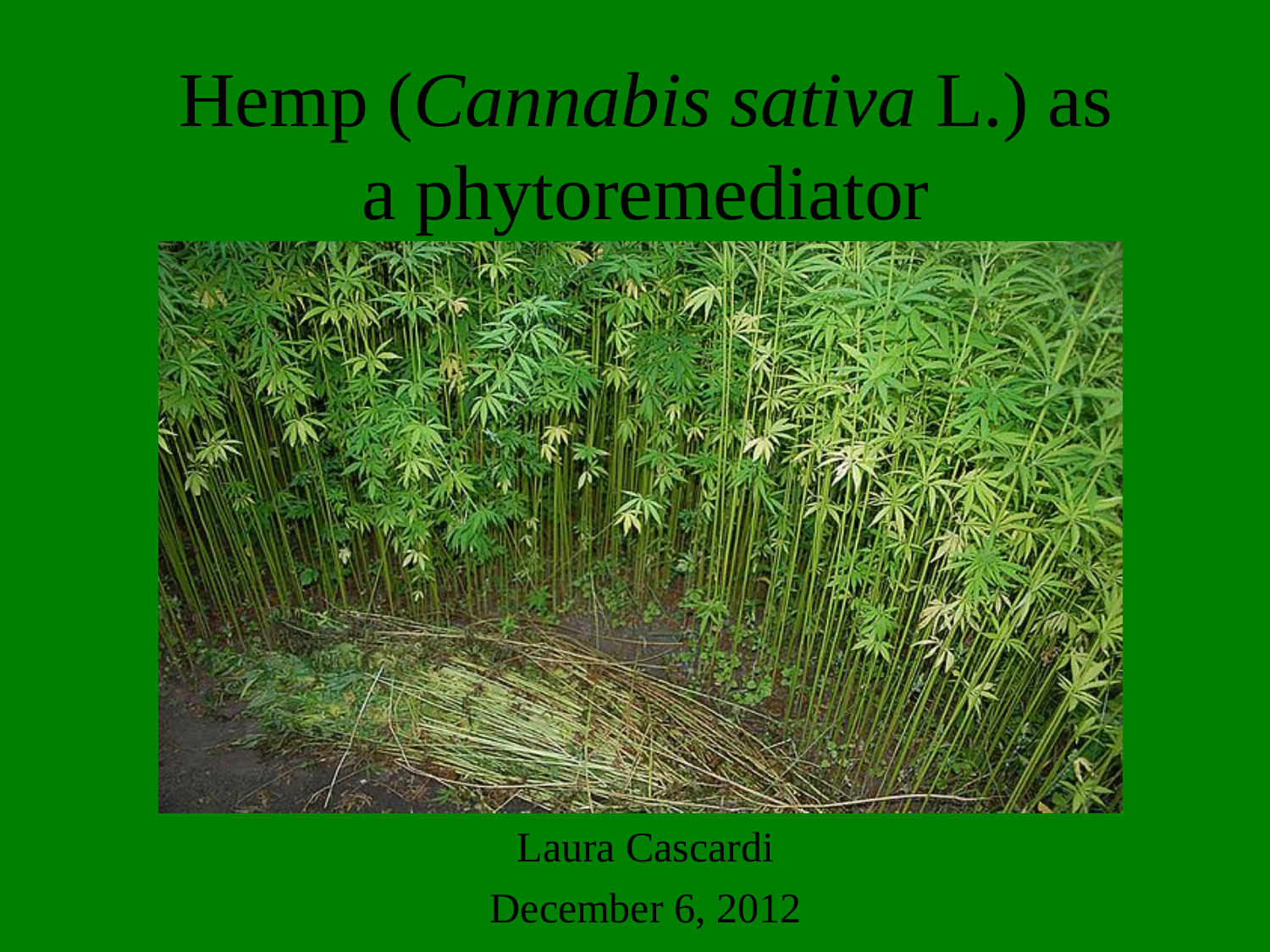## **Outline**

- What is hemp
- Heavy metal phytoextraction
- Radiocesium phytoextraction
- Current project in Colorado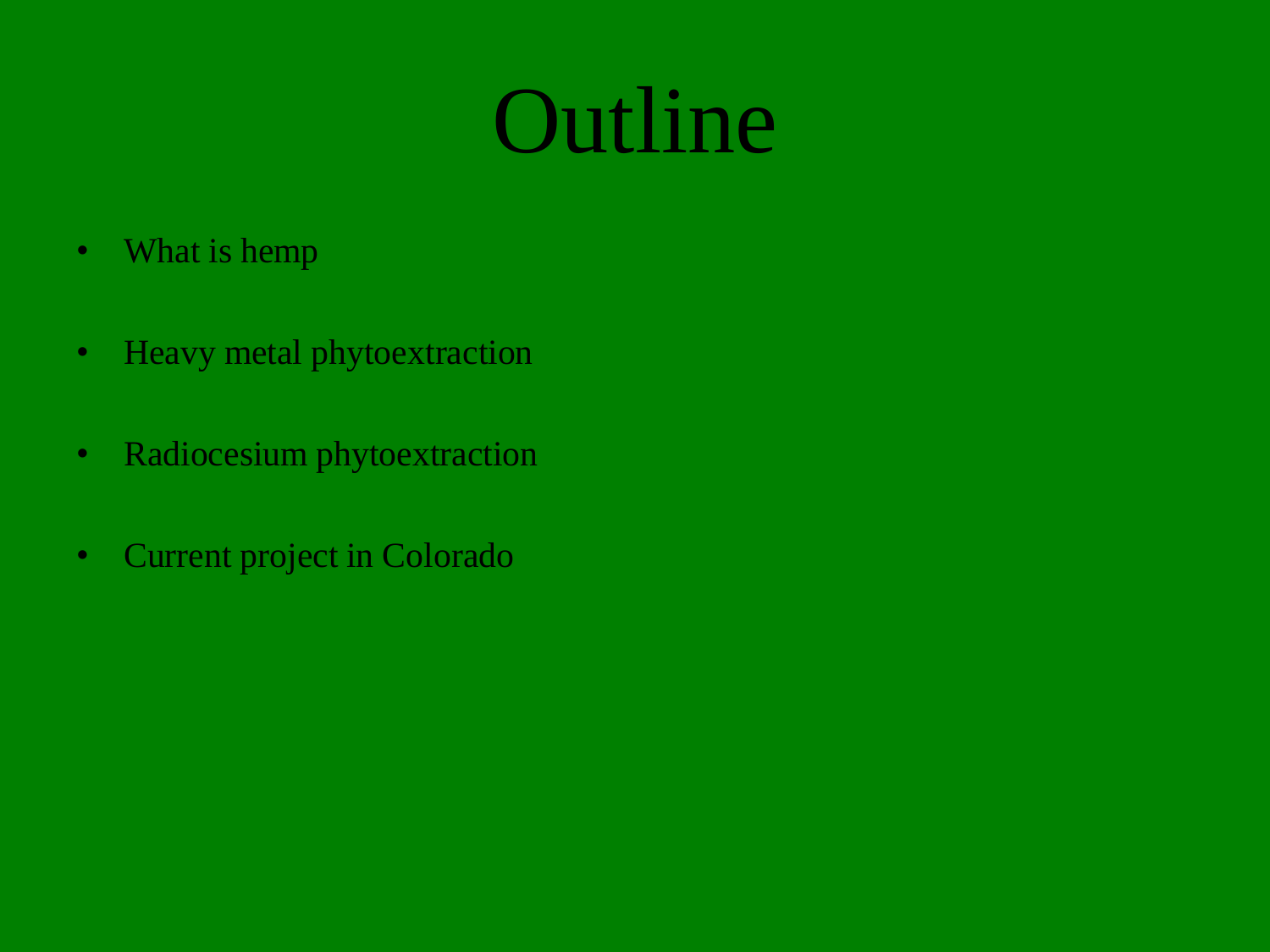#### What is hemp?

- *Cannabis sativa* L.
	- First named by Carolus Linneaus in 1753
	- Native to central Asia
	- In the family Cannabacea
		- Other members include *Humulus* and *Celtis*
- Has been used for 10,000 years, one of first cultivated plants.
	- Industrial hemp vs. drug hemp
		- .5-1% THC content vs. 3- 20% THC content.
		- THC present in trichomes of flowers, industrial hemp varieties grown for fiber and oil



(Jiang et al,  $2006$ )



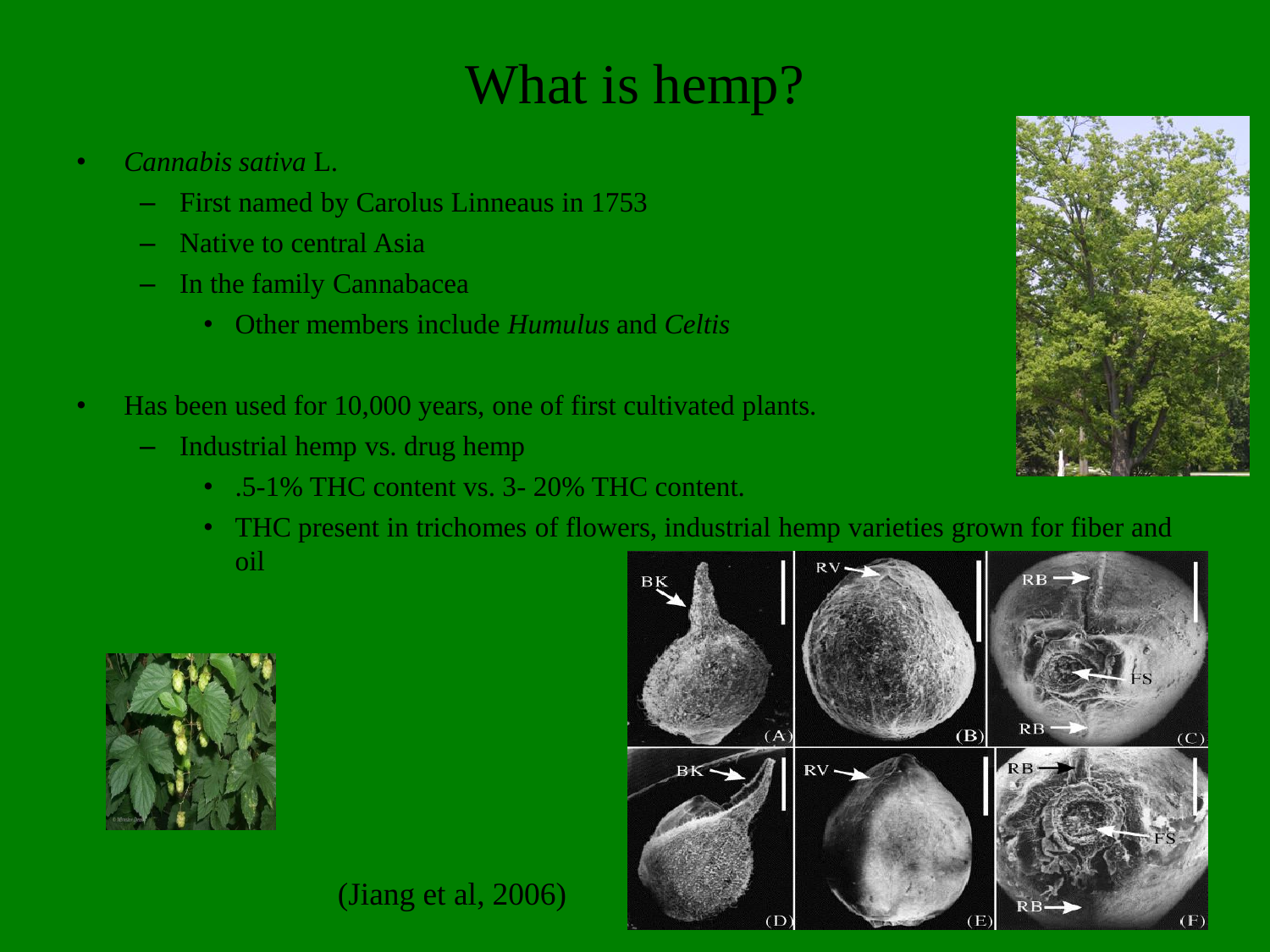#### Why use hemp as a phytoremediator?

- High biomass which is unaffected by pollutants
	- Root can grow up to 8 feet below ground
	- Low growing cost
- Quick growing season
	- full maturation in 180 days
- Good accumulator from air and soil
- Contaminated products can be used for industrial purposes
	- Biodiesel fuels, industrial lubricants and varnishes, insulation, construction materials, paper, clothing, food and plasticized or composited materials for a variety of uses

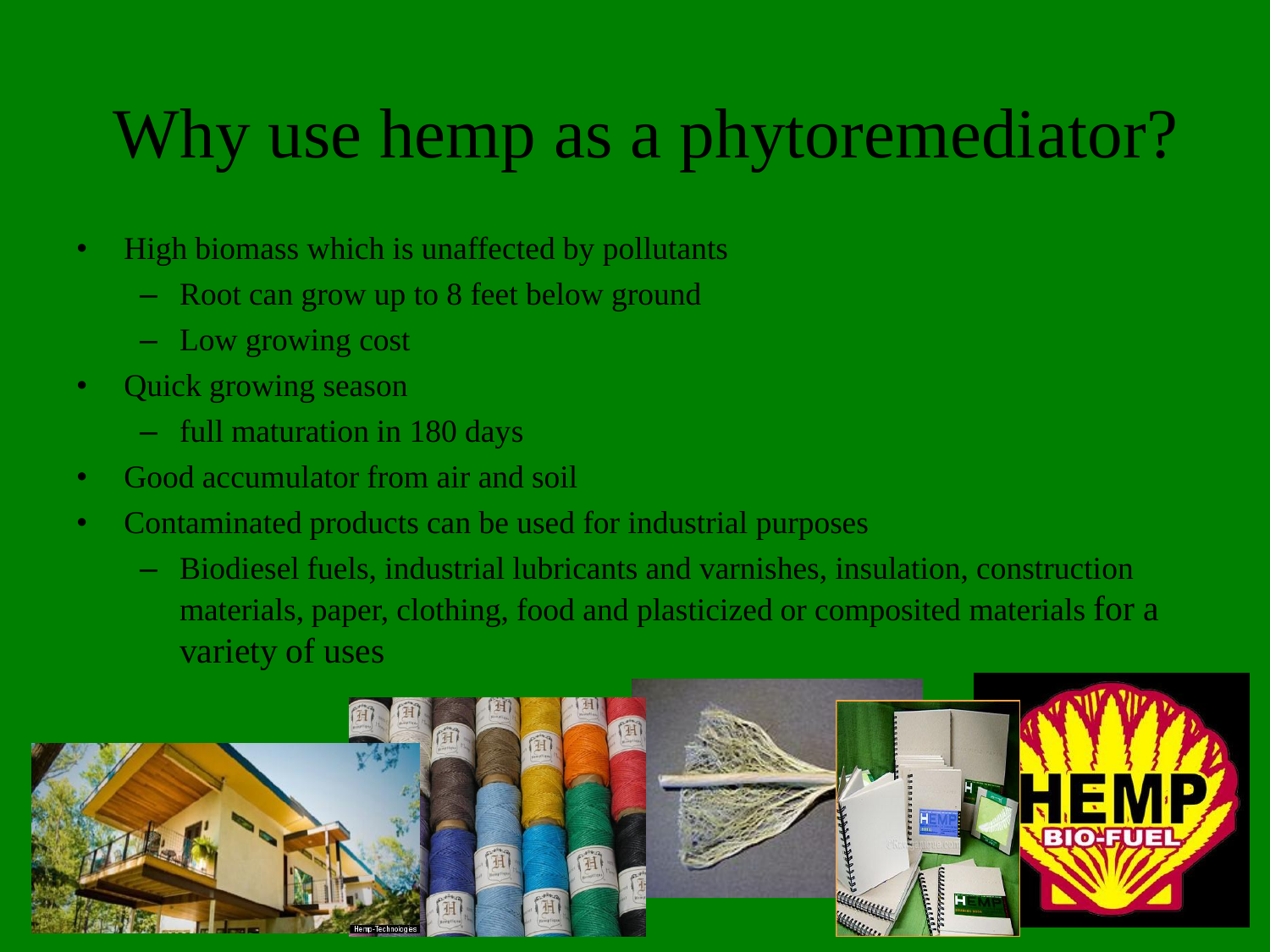### Using hemp for biofuels on cadmium polluted agricultural land

- Yi et al. (2010) examined feasibility for converting *C. sativa* into biodiesel.
	- They successfully converted the oil from seeds while meeting ASTM standards (American Society for Testing Materials)
	- The only drawback was that oxidation stability was poor, necessitating additives for industrial level production.
- Much of the land around the world is polluted with Cadmium
	- Burning of fossil fuels, human sludge, pesticides from the 1950s and 60s
- Shi and Cai (2009) did a study on fuel plants and Cadmium uptake
	- Used hemp, flax, castor, peanut, sunflower, cotton , soybean and rapeseed
	- Biomass of hemp not effected and BFC (cadmium in plant/cadmium initial in soil) was quite high.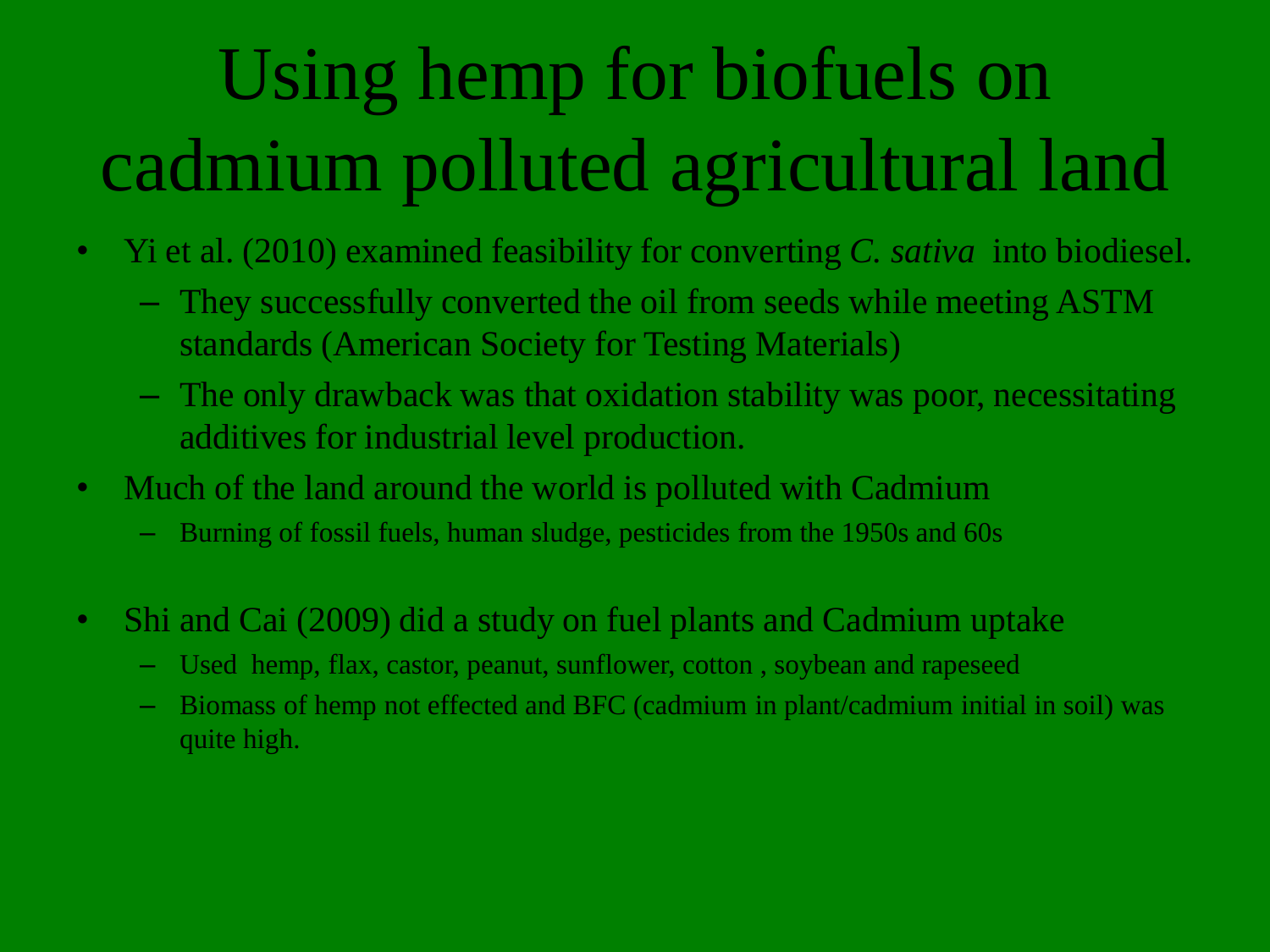| <b>Treatments</b> | Cd content $(\mu g/g)$ |                   | BCF(%)          |               |  |
|-------------------|------------------------|-------------------|-----------------|---------------|--|
| (mg/kg)           | <b>Roots</b>           | Shoot             | <b>Roots</b>    | Shoot         |  |
| A. hypogaea       |                        |                   |                 |               |  |
| 50                | $616.9 \pm 24.8$ b     | $97.4 \pm 5.6c$   | $1234 \pm 50b$  | $195 \pm 11a$ |  |
| 100               | $2013.7 \pm 67.6a$     | $157.7 \pm 3.0b$  | $2014 \pm 68a$  | $158 \pm 3b$  |  |
| 200               | $2124.5 + 52.1a$       | $177.4 \pm 5.2a$  | $1062 \pm 26b$  | $89 + 3c$     |  |
| B. rapa           |                        |                   |                 |               |  |
| 50                | $682.3 \pm 16.3c$      | $235.6 \pm 0.9c$  | $1365 \pm 33a$  | $471 + 2a$    |  |
| 100               | $899.6 + 30.0b$        | $266.3 \pm 8.1b$  | $900 + 30b$     | $266 \pm 8b$  |  |
| 200               | $993.4 \pm 38.7a$      | $287.7 + 5.4a$    | $497 + 19c$     | $144 + 3c$    |  |
| C sativa          |                        |                   |                 |               |  |
| 50                | $1549.7 \pm 101.4c$    | $56.7 \pm 6.4c$   | $3099 \pm 203a$ | $113 \pm 13a$ |  |
| 100               | $2349.0 \pm 114.3b$    | $82.9 \pm 2.7b$   | $2349 \pm 114b$ | $83 \pm 3b$   |  |
| 200               | $4052.8 + 225.6a$      | $101.5 + 8.0a$    | $2026 \pm 112b$ | $51 \pm 4c$   |  |
| C tinctorius      |                        |                   |                 |               |  |
| 50                | $616.3 \pm 18.4c$      | $191.4 \pm 4.1b$  | $1232 \pm 36a$  | $382 \pm 11a$ |  |
| 100               | $838.2 \pm 9.6b$       | $231.8 \pm 9.6$ a | $838 + 9b$      | $231 \pm 10b$ |  |
| 200               | $1076.6 \pm 29.9a$     | $256.9 + 11.5a$   | $538 + 14c$     | $128 \pm 6c$  |  |
| G. max            |                        |                   |                 |               |  |
| 50                | $458.7 \pm 9.9b$       | $26.8 \pm 1.0c$   | $917 + 20a$     | $54 \pm 2a$   |  |
| 100               | $618.6 \pm 8.0a$       | $34.7 \pm 0.7$ b  | $619 \pm 8b$    | $35 \pm 1b$   |  |
| 200               | $614.3 \pm 27.2a$      | $68.9 + 2.3a$     | $307 + 14c$     | $34 \pm 1b$   |  |
| H. annuus         |                        |                   |                 |               |  |
| 50                | $341.5 \pm 1.5b$       | $88.1 \pm 4.1b$   | $683 + 3a$      | $176 \pm 8a$  |  |
| 100               | $374.7 \pm 2.4c$       | $105.5 \pm 4.9c$  | $375 + 3b$      | $106 \pm 5b$  |  |
| 200               | $408.3 \pm 5.4d$       | $146.8 \pm 0.7d$  | $204 \pm 3c$    | $74 \pm 4c$   |  |
| L usitatissimum   |                        |                   |                 |               |  |
| 50                | $203 \pm 10b$          | $109 \pm 5b$      | $405 \pm 20a$   | $218 \pm 11a$ |  |
| 100               | $293 \pm 5ab$          | $144 \pm 7b$      | $293 + 5b$      | $144 \pm 7b$  |  |
| 200               | $372 + 78a$            | $231 + 36a$       | $186 + 39c$     | $115 \pm 18b$ |  |
| R communis        |                        |                   |                 |               |  |
| 50                | $341.4 \pm 2.1b$       | $14.7 \pm 1.9b$   | $683 \pm 4b$    | $25 \pm 7a$   |  |
| 100               | $386.0 \pm 4.6b$       | $28.0 \pm 4.0 b$  | $386 \pm 5c$    | $24 \pm 7a$   |  |
| 200               | $2517.9 + 178.7a$      | $59.8 + 7.5a$     | $1259 + 89a$    | $30 \pm 4a$   |  |

Maans in the same column for each crop followed by the same letter are not significantly different at P<0.05 based on LSD test.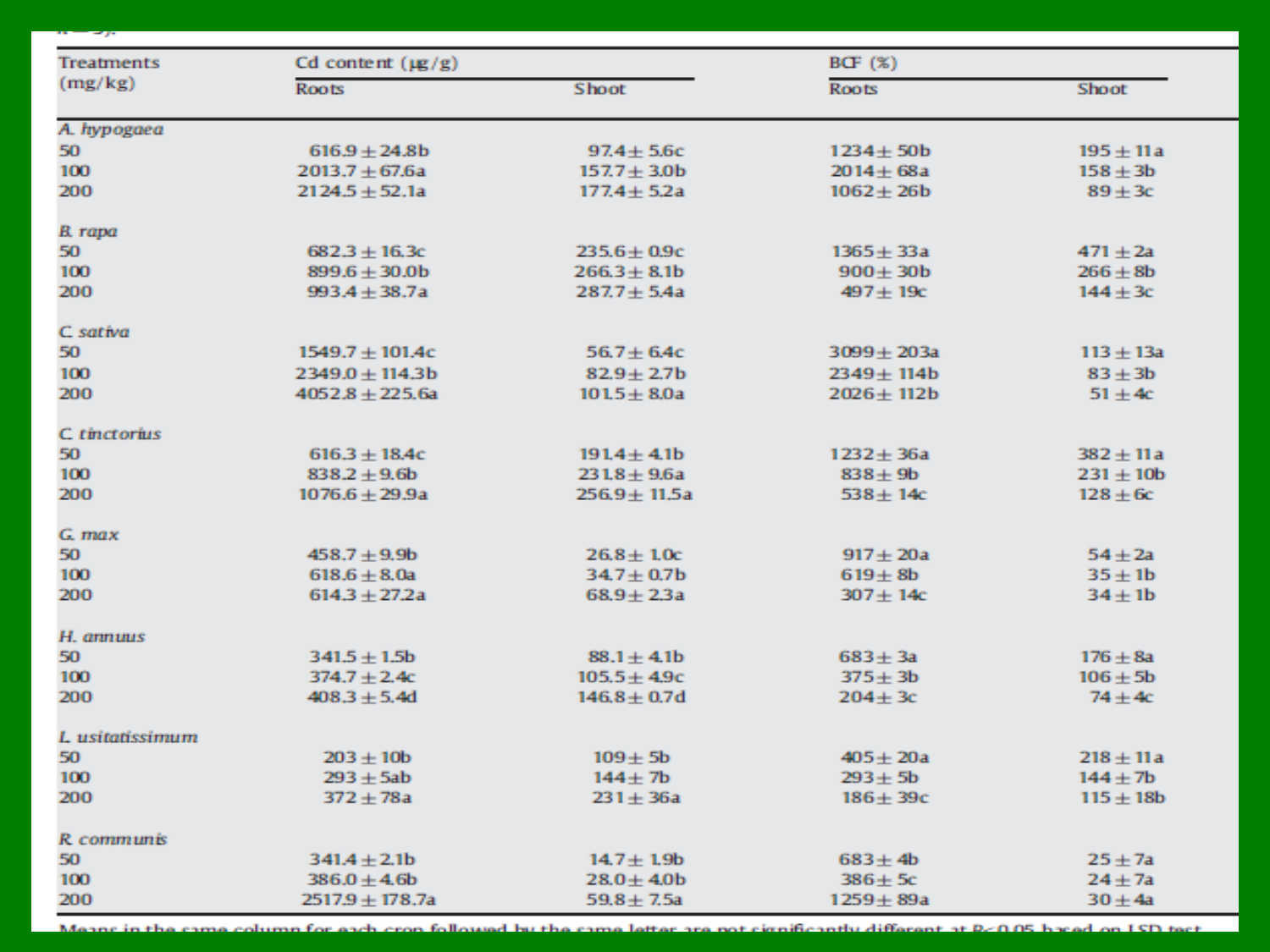### Hemp and heavy metal accumulation

- Broader look at heavy metal uptake
	- Linger et al (2001) look at nickel, cadmium, and lead in seeds, leaves, fibers and hurds
	- Highest in leaves; Ni>Pb>Cd in all parts
	- Fiber content was not affected

| Sample        | Weight<br>$\circ$ | Residue<br>(%) | Cd content |         | Pb content |         | Ni content |         |
|---------------|-------------------|----------------|------------|---------|------------|---------|------------|---------|
|               |                   |                | ppm        | Average | ppm        | Average | ppm        | Average |
| Hurds         | 1.732             | 2.6            | 0.78       |         | 2.60       |         | 12.96      |         |
| Hurds         | 1.973             | 2.6            | 0.76       | 0.8     | 2.94       | 2.8     | 9.99       | 11.5    |
| Fibres        | 1.537             | 3.5            | 0.85       |         | 3.97       |         | 7.42       |         |
| <b>Fibres</b> | 1.575             | 3.3            | 0.79       | 0.8     | 3.78       | 3.9     | 6.32       | 6.9     |
| Leaves        | 1.485             | 23.3           | 3.94       |         | 23.20      |         | 63.83      |         |
| Leaves        | 2.058             | 23.5           | 2.96       | 3.5     | 21.65      | 22.4    | 63.46      | 63.6    |
| Seeds         | 0.757             | 6.0            | 1.19       |         | 1.98       |         | 33.24      |         |
| Seeds         | 0.829             | 6.4            | 1.03       | 1.1     | 1.69       | 1.8     | 24.79      | 29.0    |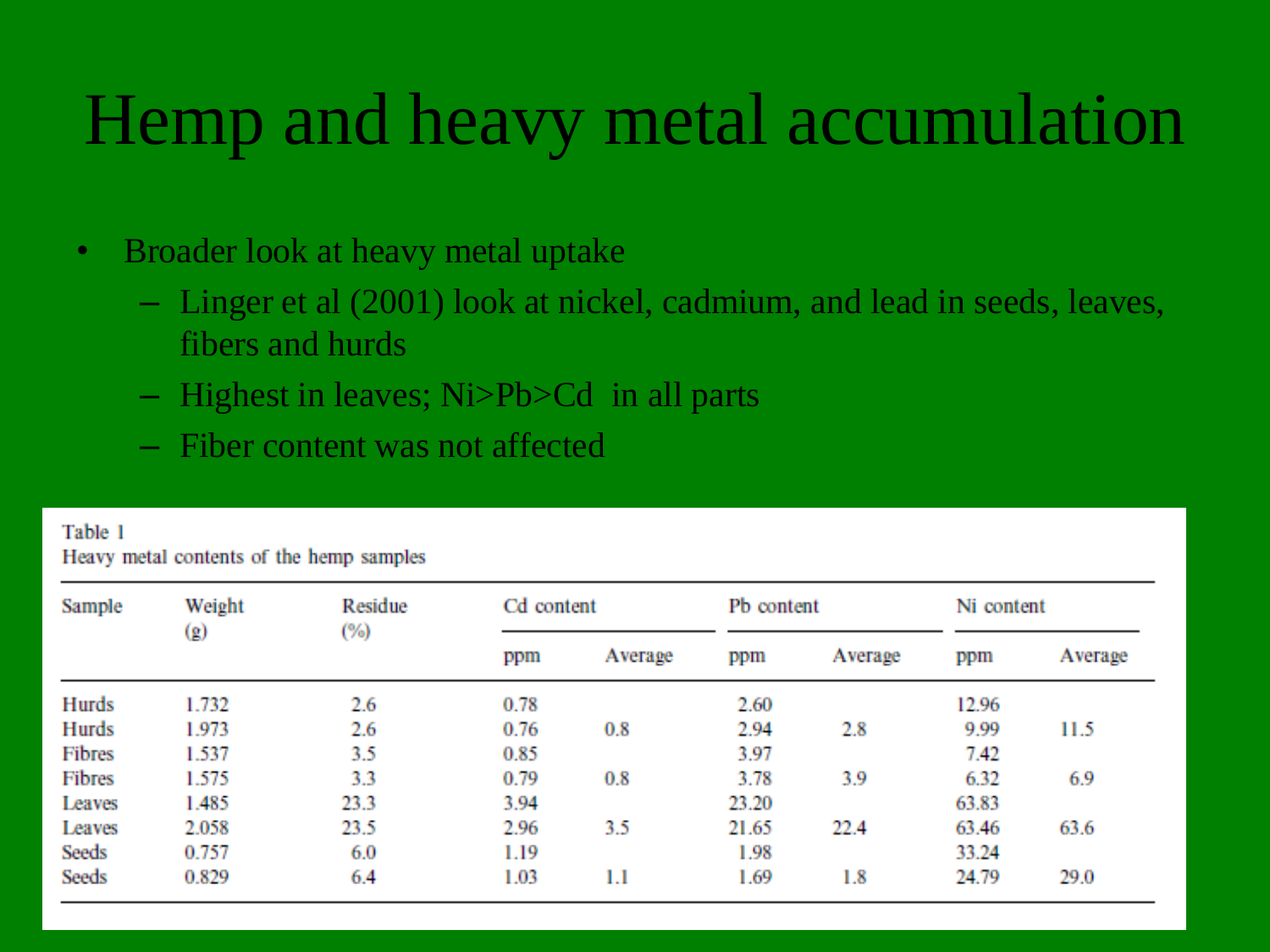#### Using chelators

- Another study chose to examine the effects of EDTS vs. EDDS for increased phytoremediation potential in the shoots
	- The biomass for treatments with the chelators did not change
	- –Nickel and Copper were improved with EDDS, whereas Cadmium and Zinc were more improved with EDTS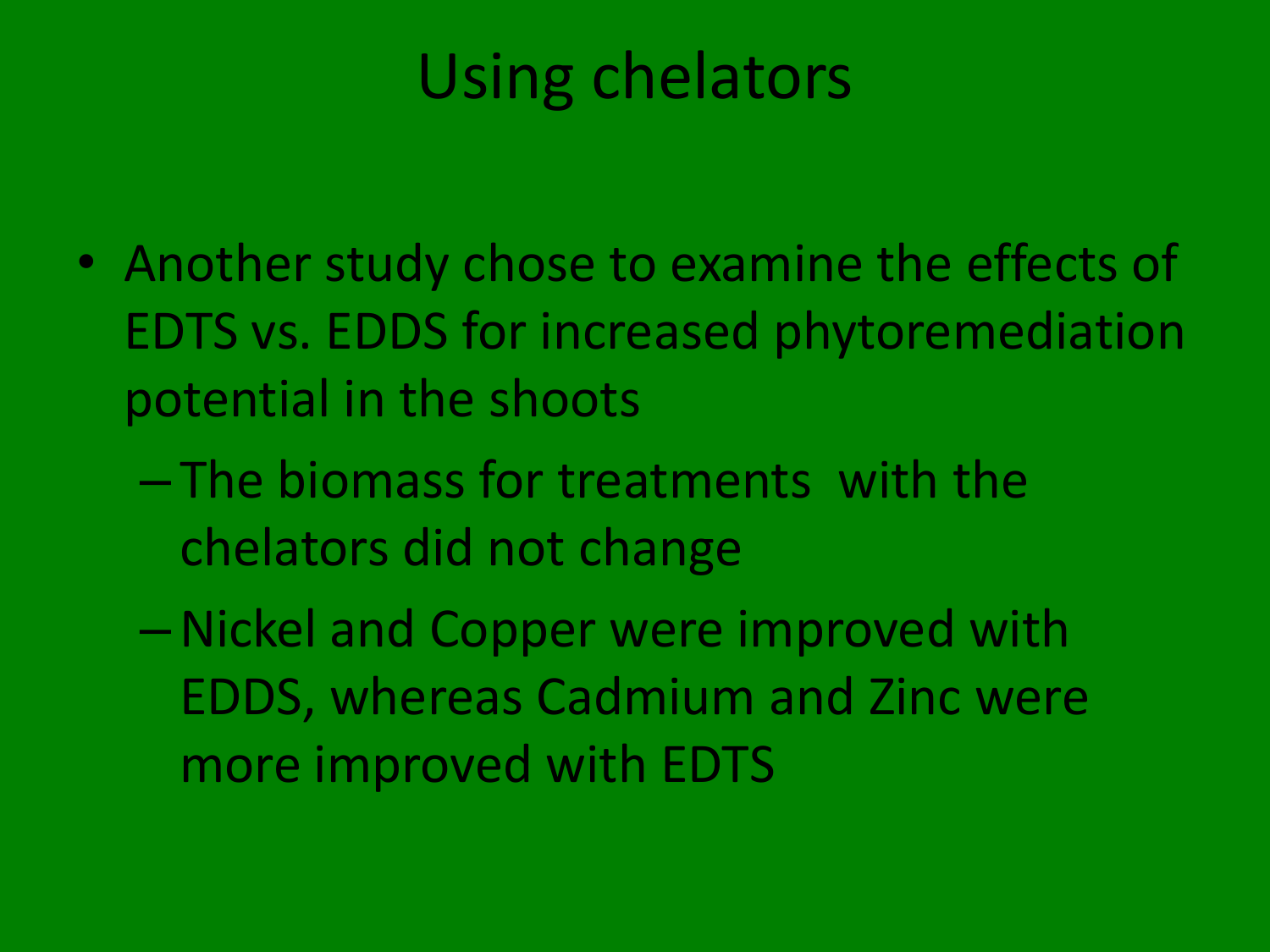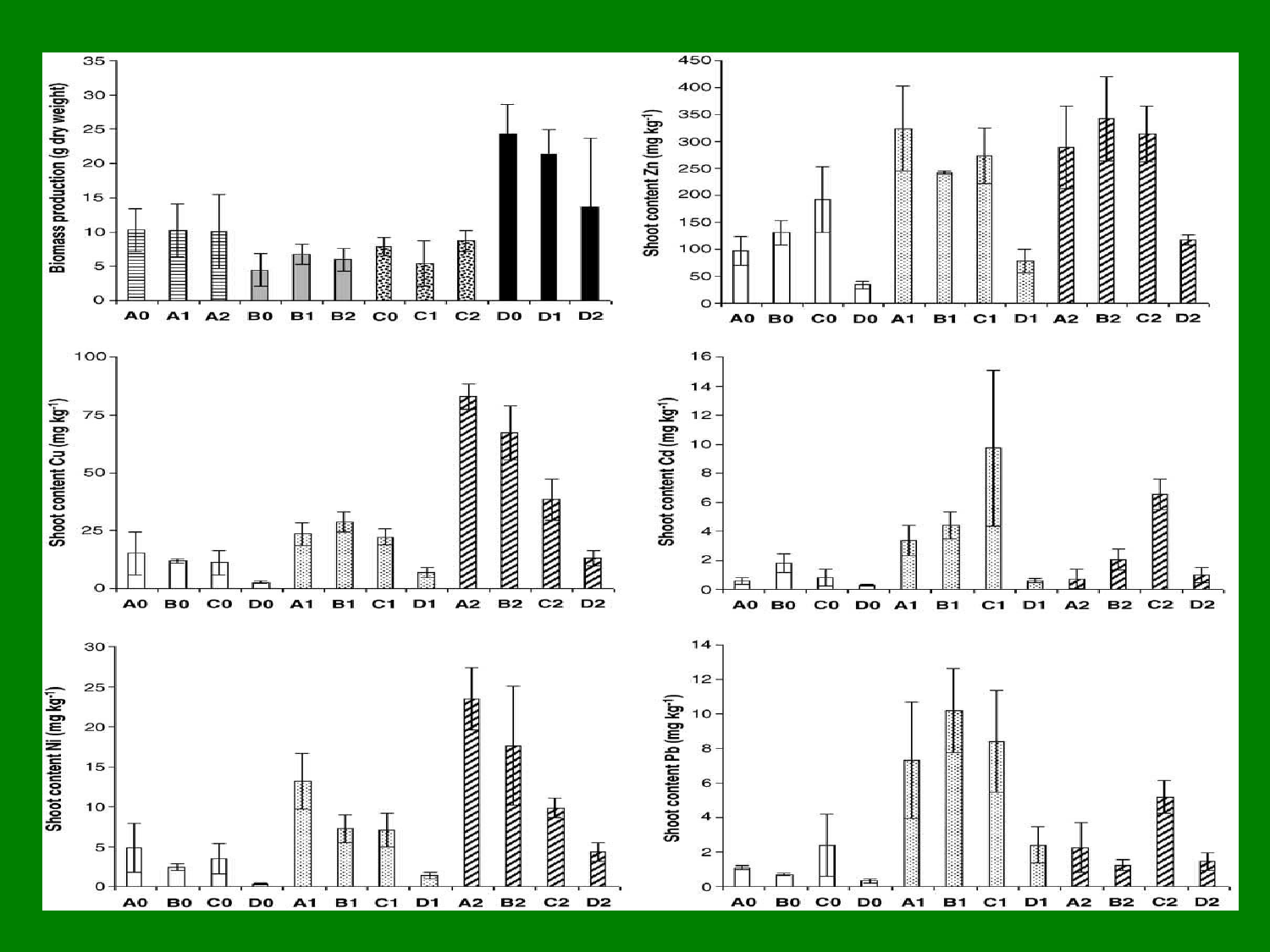# DNA methylation

- There is some evidence that one of the mechanisms that allows for metal tolerance is due to the methylation of DNA
- When compared to a *Trifolium repens,* a metal sensitive plant, the presence of 5-methylcytosine is much greater on root DNA
- After heavy metal treatments of Nickel, Cadmium and Cromium, both plants showed hypomethylation, indicacating that DNA methylation is a defense mechanism to metal tolerance, possibly to prevent structural damage



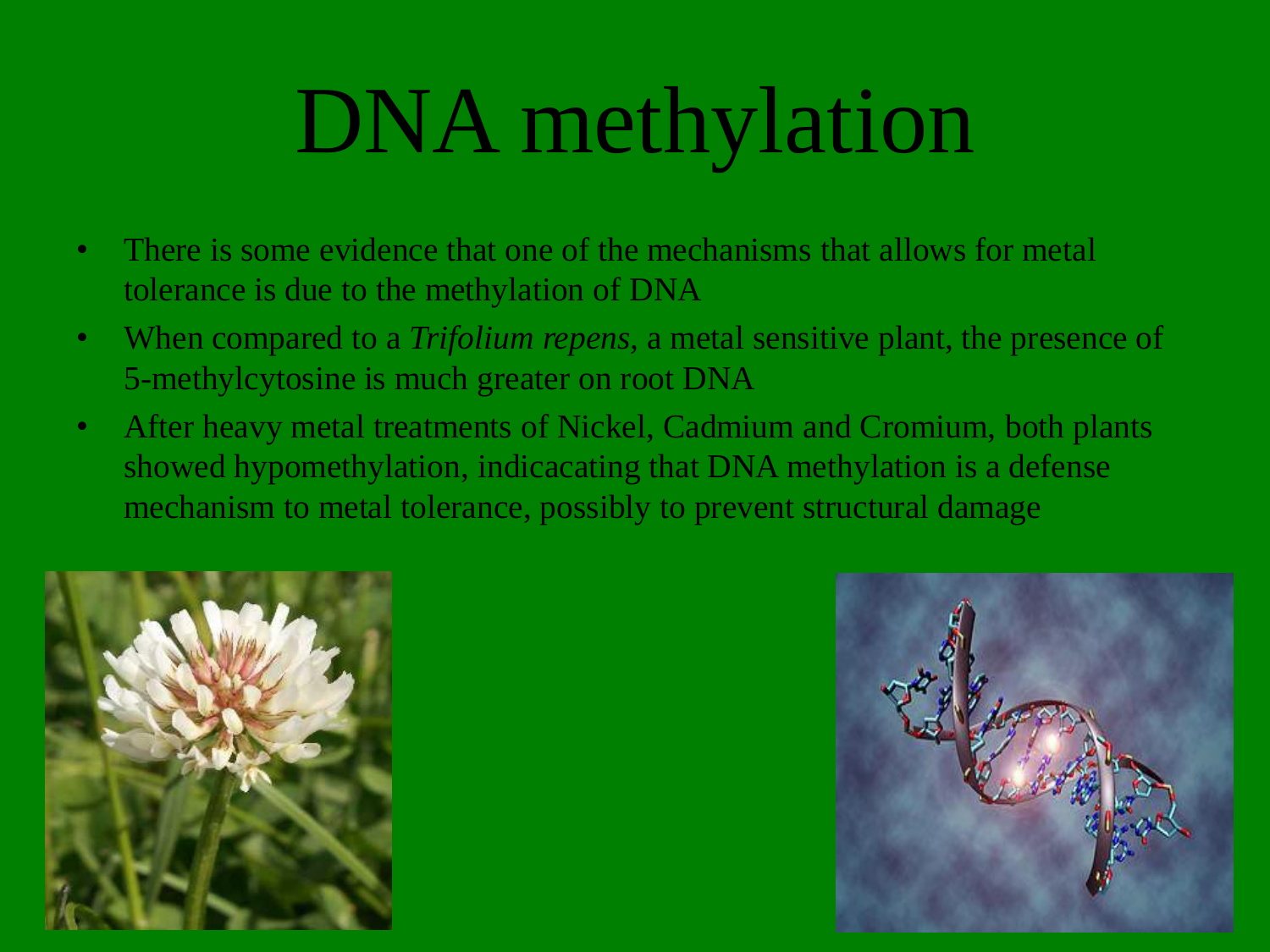### Hemp and cesium accumulation

- A study done in 2005 by Vandenhove and Hees tested hemps ability to uptake of radiocesium.
	- Sandy soils used to emulate Chernobyl conditions
	- Used a lysimeter and pots in greenhouse.
- Soil was contaminated with approx. 326 kBq/kg in pots and 13.0 kBq/kg in the lysimeter and harvested after 186/136 days.
- Chernobyl accident was contaminated at 1480 kBq/m<sup>^2</sup>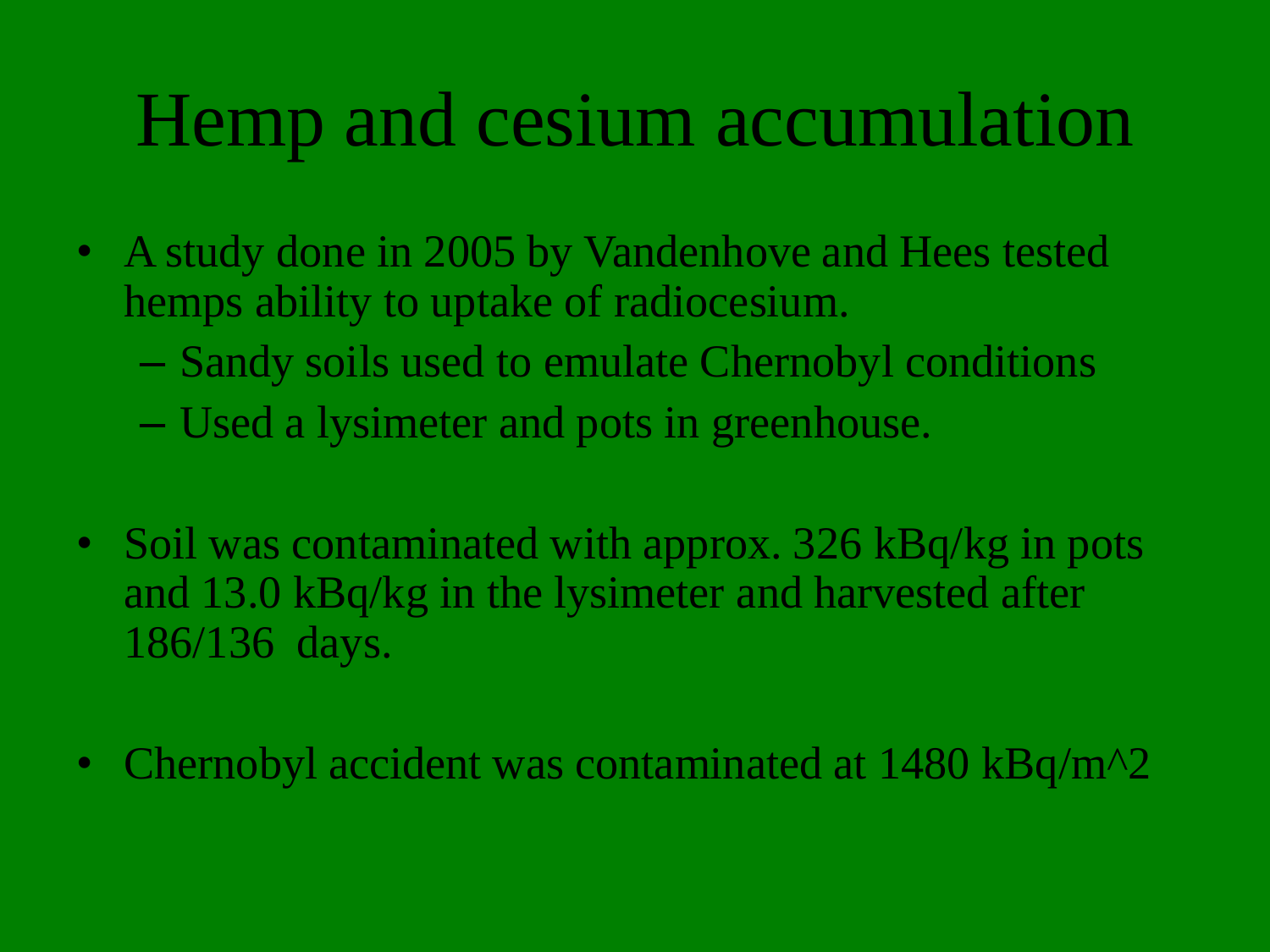Table 4

|             | <b>Flax TF</b><br>$(\times 10^{-3} \text{ m}^2 \text{ kg}^{-1})$ | Use                                                 | Decontamination<br>factor | Limit<br>$Bq kg^{-1}$ | Max soil cont.<br>$kBq m^{-2}$ |
|-------------|------------------------------------------------------------------|-----------------------------------------------------|---------------------------|-----------------------|--------------------------------|
| Stem fibre  | 0.06                                                             | Fibre                                               | >100                      | $740^{\circ}$         | 12 300                         |
| Stem fibre  | 0.06                                                             | Building material:<br>boards, chips,<br>fibre board | >100                      | $1850^{\rm a}$        | 31 000                         |
| <b>Stem</b> | 3                                                                | <b>Biofuel</b>                                      | 1                         | 740 <sup>a</sup>      | 247                            |
| Seeds       | 0.5                                                              | Oil                                                 | $10 - 50$                 | 185                   | 3700 <sup>e</sup>              |
| Seeds       | 0.5                                                              | Flour                                               | $1.3 - 2b$                | 370                   | 962                            |
|             | Hemp<br>$(\times 10^{-3} \text{ m}^2 \text{ kg}^{-1})$           |                                                     |                           |                       |                                |
| Stem fibre  |                                                                  | Fibre                                               |                           | $740^a$               | 740                            |
| Stem fibre  |                                                                  | Building material:<br>boards, chips,<br>fibre board |                           | $1850^{\rm a}$        | 1850                           |
| <b>Stem</b> | 0.7                                                              | <b>Biofuel</b>                                      | 1                         | $740^{\circ}$         | 1057                           |
| <b>Stem</b> | 0.7                                                              | Litter                                              |                           | $1850^{\rm a}$        | 2643                           |
| Seeds       | 3                                                                | Oil                                                 | $10 - 50$                 | 185                   | 610                            |
| Seeds       | 3                                                                | Flour                                               | $1.3 - 2b$                | 370                   | 160                            |

Maximal <sup>137</sup>Cs soil contamination levels in function of end use of product and observed transfer factors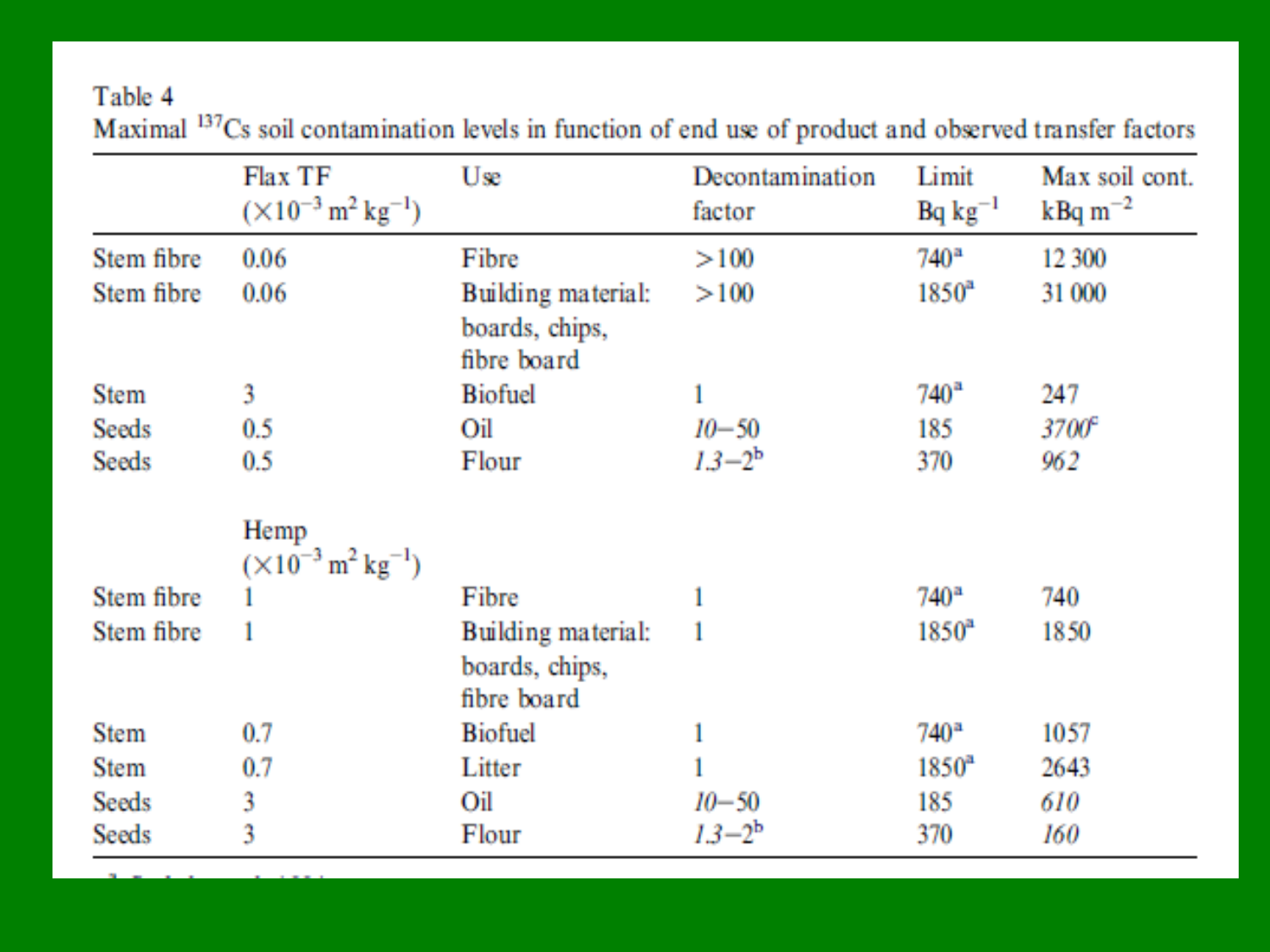### Disadvantages of using hemp as a phytoremediator

• Hemp is not the most efficient phytoremdiator

• While demand for hemp products is high, legal issues can inhibit or slow project

• Introduction of a possible noxious weed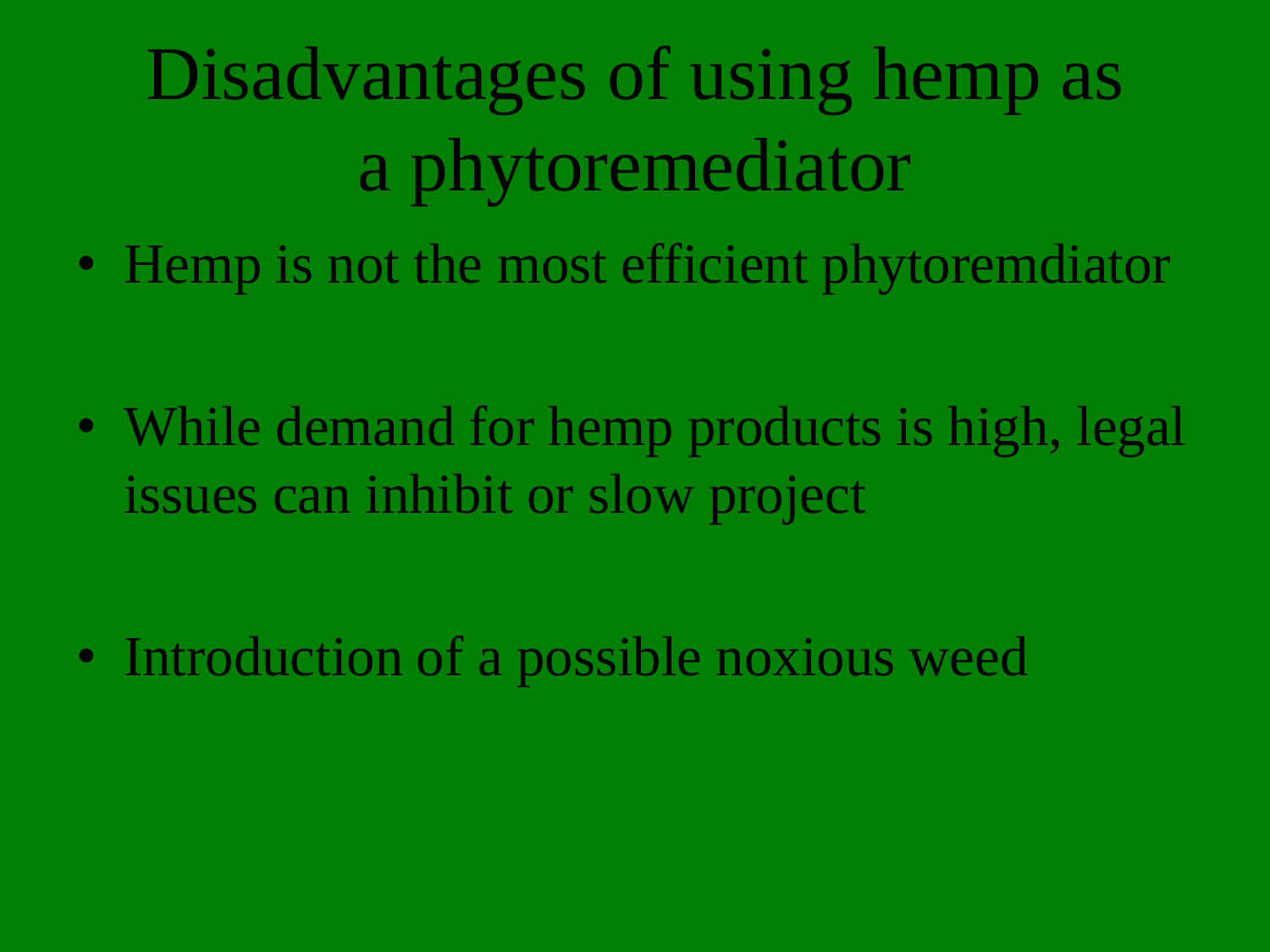#### Phytoremediation with hemp in Colorado

• Jason Lauve and the Industrial Hemp Remediation Project in Lafayette, Colorado

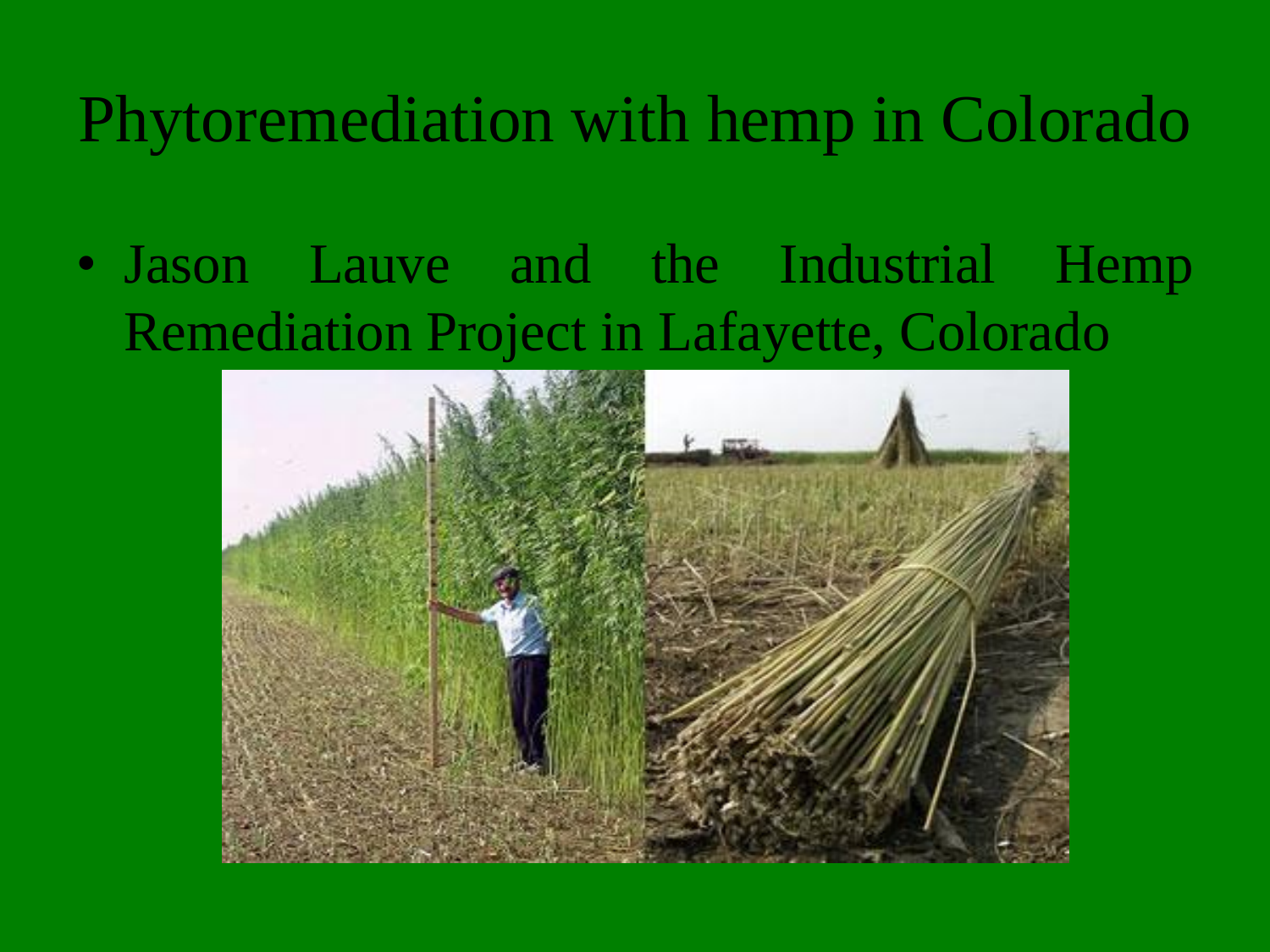## Future research

• Organics uptake using hemp

• Plant mechanisms for heavy metal uptake

• Ways to enhance heavy metal uptake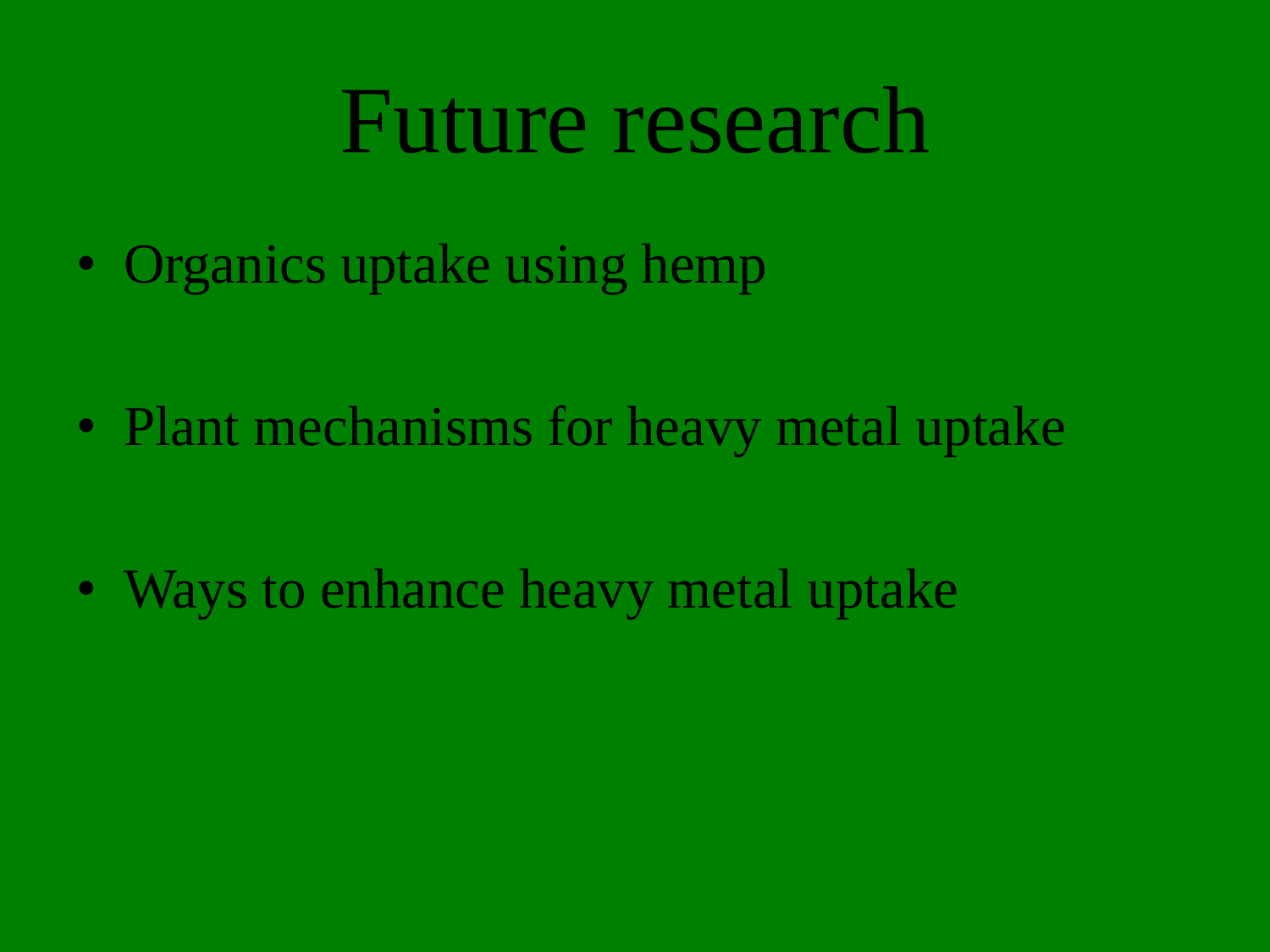# Conclusions

• Hemp can be used for a variety of industrial products such as building materials, biofuels, insulation, textiles and paper products.

• Hemp is a good phytoremediator potential for heavy metals and radioactive cesium due to the possibility of using the phytoextracted material in industrial products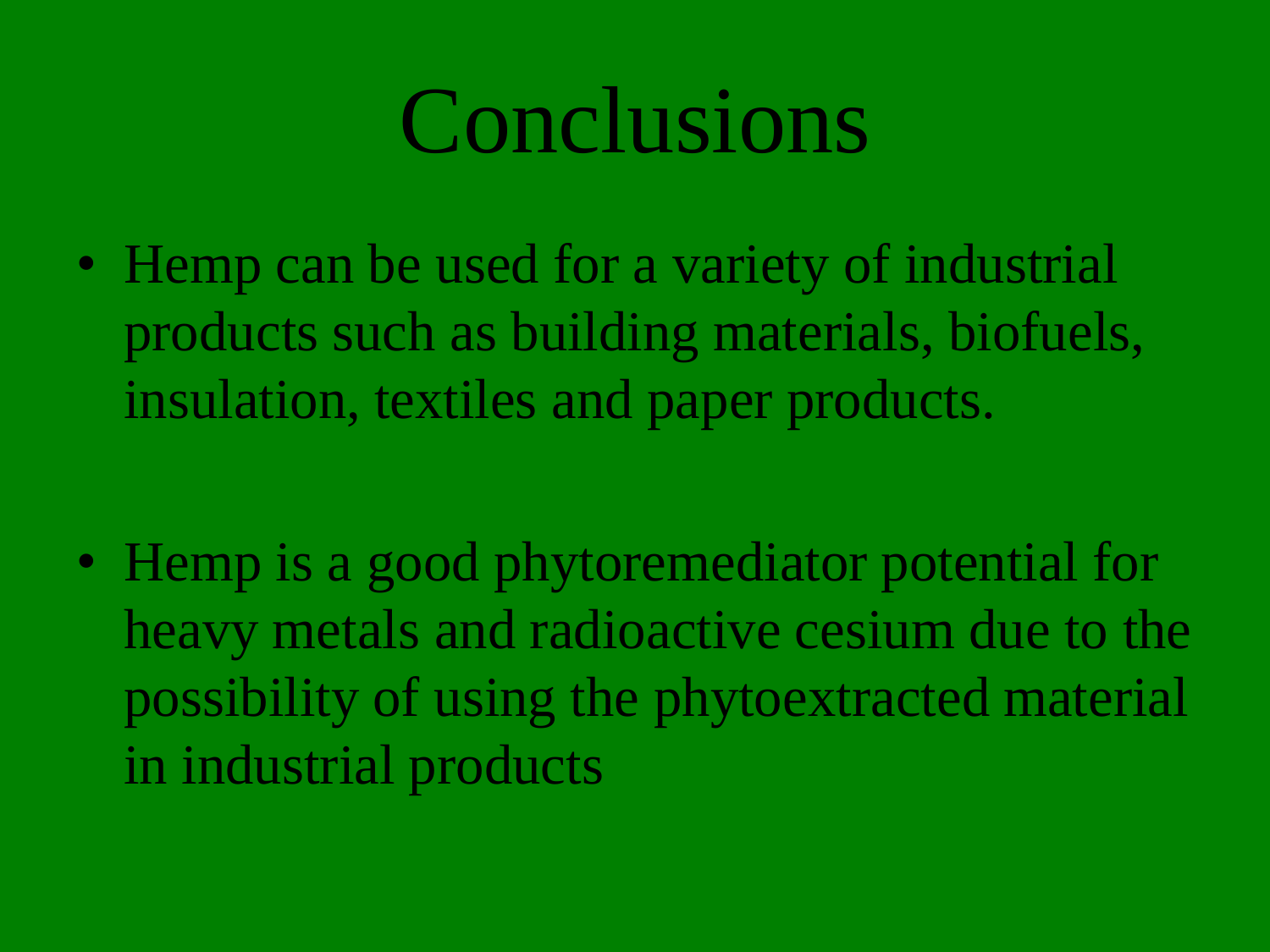# Quiz questions

- Name two uses for industrial hemp.
- Name one type of pollutant is hemp can phytomremediate.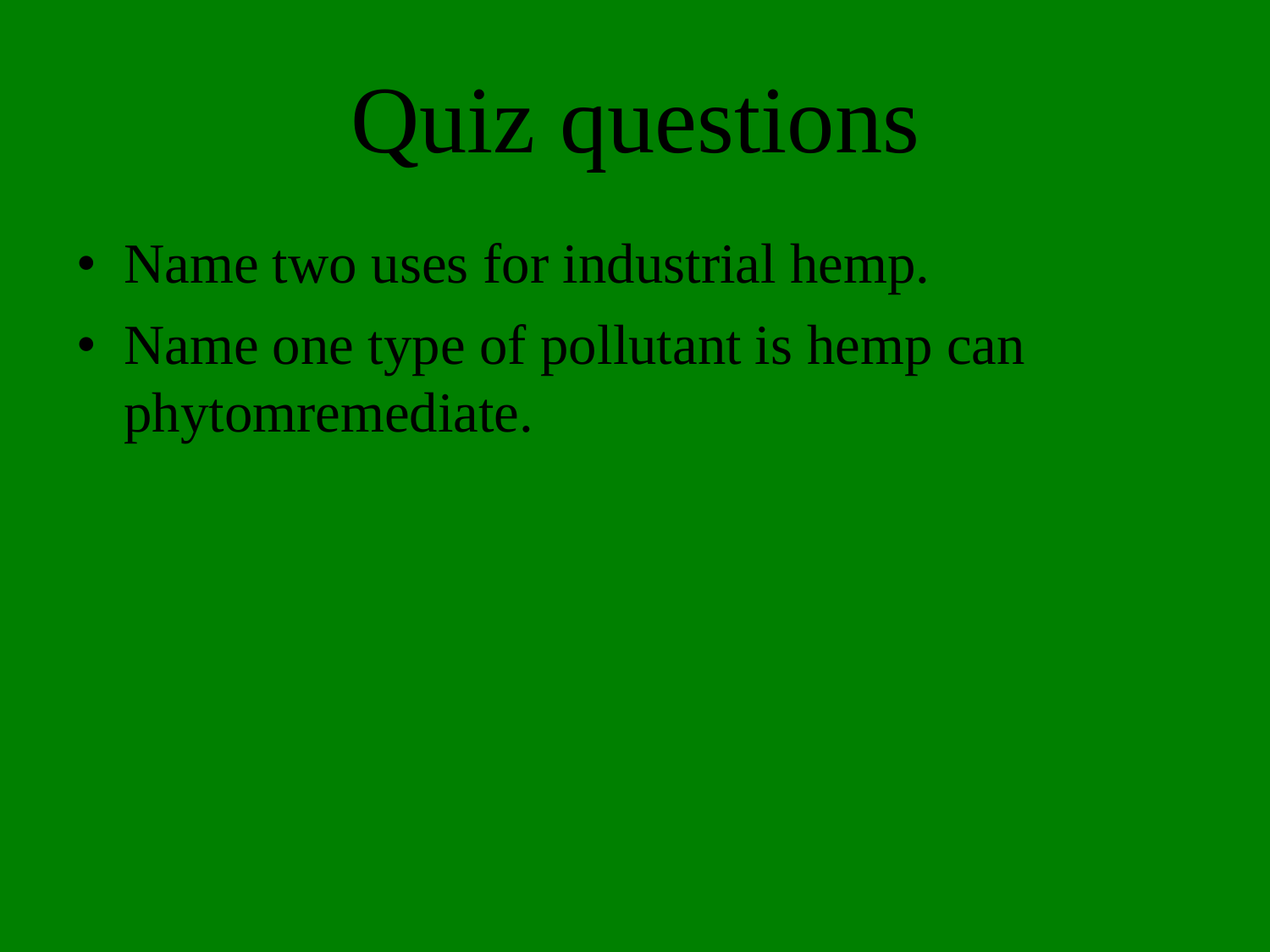#### Works Cited

- Aina, R., S. Sgorbati, A. Santagostino, M. Labra, A. Ghiani, and S. Citterio. 2004. Specific hypomethylation of DNA is induced by heavy metals in white clover and industrial hemp. Physiologia Plantarum 121: 472-480.
- Alkorta, I., J. Hernández-Allica, J. M. Becerril, I. Amezaga, I. Albizu, and C. Garbisu. 2004. Recent findings on the phytoremediation of soils contaminated with environmentally toxic heavy metals and metalloids such as zinc, cadmium, lead, and arsenic. Reviews in Environmental Science and Bio/Technology 3: 71-90.
- Angelova, V., R. Ivanova, V. Delibaltova, and K. Ivanov. 2004. Bio-accumulation of heavy metals in fibre crops (flax, cotton, hemp). Industrial Crops and Products 19: 197-205.
- Arru, L., S. Rognoni, M. Baroncini, P. M. Bonatti, and P. Perata. 2004. Copper localization in *Cannabis sativa* L. grown in a copper-rich solution. Euphytica 140: 33-38.
- Campbell, S., D. Paquin, J. D. Awaya, and Q. X. Li. 2002. Remediation of benzo[a]pyrene and chrysene-contaminated soil with industrial hemp (*Cannabis sativa*). International Journal of Phytoremediation 4(2): 157-168.
- Citterio, S., A. Santagostino, P. Fumagalli, N. Prato, P. Ranalli, and S. Sgorbati. 2003. Heavy metal tolerance and accumulation of Cd, Cr, and Ni by *Cannabis sativa* L. Plant and Soil 256: 243-252..
- •Jiang, H., Li, K., Zhao, Y., Ferguson, D.K., Hueber, F., Bera, S, Wang, Y., Zhao, C., Liu, C., and C.S. Li. 2006. A new insigh into *Cannabis sativa* (Cannabaceae) utilization from 2500 year old Yanghai Tombs, Xinjiang, China. Journal of Ethnopharmacology 108 (3): 414-422.
- Lauve, J. Head of Colorado industrial hemp remediation pilot program . Personal communication: Dec. 4, 2012.
- Lauve, J. 2012. Colorado industrial hemp remediation pilot program. HB12-1099 Proposal: Attachment F.
- Li, S.Y., J.D. Stuart, Y. Li, and R.S. 2010. Parnas. Feasability of converting *Cannabis sativa* L. oil into biofuel. Bioresource Technology. 101 (21) 8457- 8460.
- Linger, P., J. Müssig, H. Fischer, and J. Kobert. 2002. Industrial hemp (*Cannabis sativa* L.) growing on heavy metal contaminated soil: fibre quality and phytoremediation potential. Industrial Crops and Products 16: 33-42.
- Löser, C., A. Zehnsdorf, M. Fussy, and H. J. Stärk. 2002. Conditioning of heavy metal-polluted river sediment by *Cannabis sativa* L. International Journal of Phytoremediation 4(1): 27-45.
- Meers, E., A. Ruttens, M. Hopgood, E. Lesage, and F. M. G. Tack. 2005. Potential of *Brassica rapa*, *Cannabis sativa, Helianthus annus* and *Zea mays* for phytoextraction of heavy metals from calcareous dredged sediment derived soils. Chemosphere 61: 561-572.
- Mihoc, M., G. Pop, E. Alexa, and I. Radulov. 2012. Nutritive quality of romanian hemp varieties (*Cannabis sativa* L.) with special focus on oil and metal contents of seeds. Chemistry Central Journal 6: 122 .
- Rezić, I. 2012. Cellulosic fibers- Biosorptive materials and indicators of heavy metals pollution. Microchemical Journal : In press.
- Shi, G., C. Liu, M. Cai, Y. Ma, and Q. Cai. 2012. Cadmium tolerance and bioaccumulation of 18 hemp accessions. Appl Biochem Biotechnol 168: 163-173.
- Shi, G. and Q. Cai. 2009. Cadmium tolerance and accumulation in eight potential energy crops. Biotechnology Advances 27: 555-561.
- Vandenhove, H., and M. Van Hees. 2005. Fibre crops as alternative land use for radioactively contaminated arable land. Journal of Environmental Radioactivity 81: 131-141.